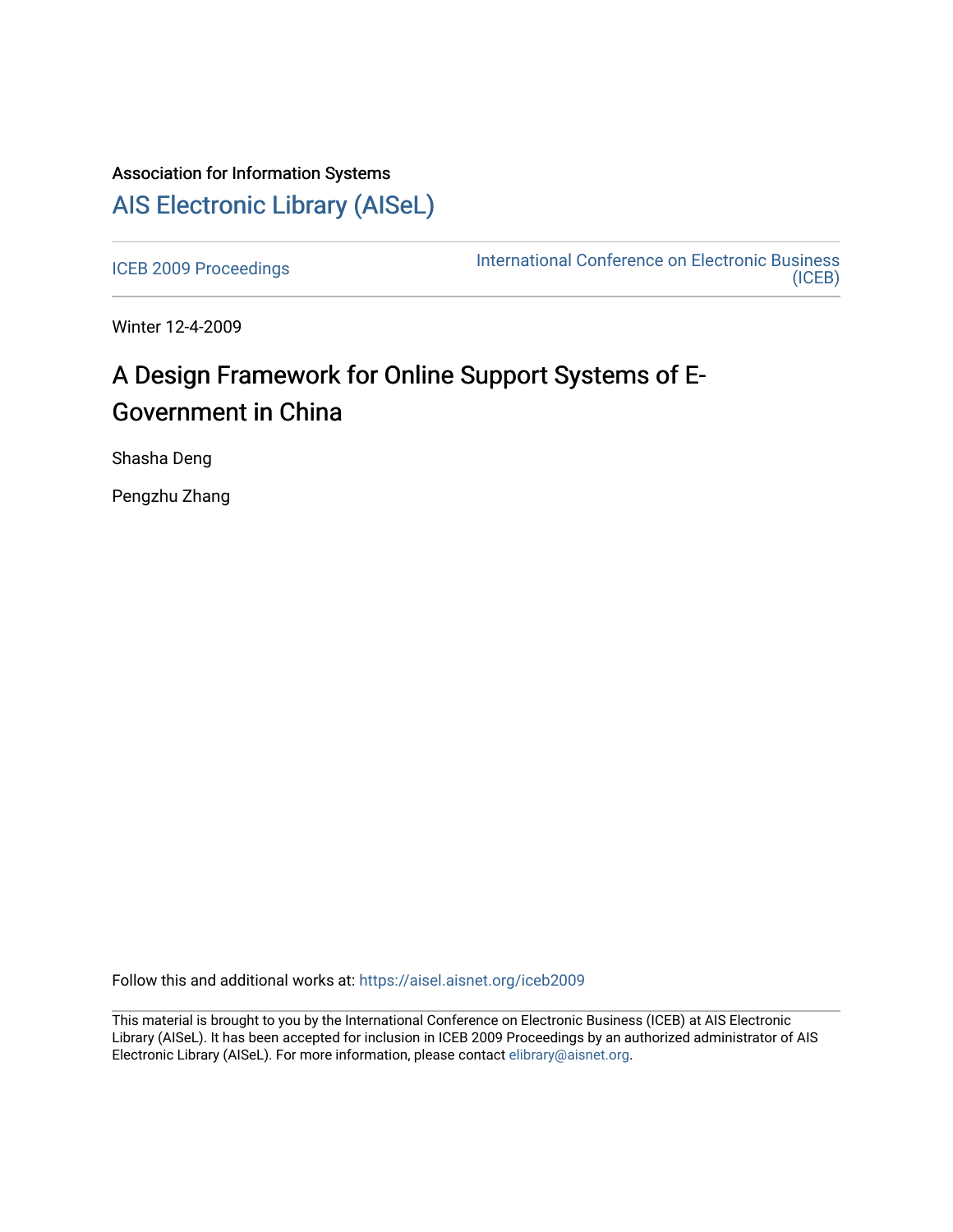### **A DESIGN FRAMEWORK FOR ONLINE SUPPORT SYSTEMS OF E-GOVERNMENT IN CHINA**

Shasha Deng<sup>1, 2</sup>, Pengzhu Zhang<sup>1</sup>

1 Department of Management Information Systems, Shanghai Jiaotong University, Shanghai 200052, China

2 Department of Computer Science, Shanghai University of Electric Power, Shanghai,

200090, China

dengshasha1108@gmail.com, pzzhang@sjtu.edu.cn

### **Abstract**

With development of e-government systems, there are many big changes in Chinese government's efficiency. However, the SARS revealed low efficiency is still serious. After the analysis of the factors affected on the efficiency, we find that traditional DSS is hard to support decision maker and that online support systems may improve the officials' work effectiveness better. Unfortunately, little attention has been given to the research. In this paper, we will discuss the cultural characteristics of Chinese government. And then, based on the theory of Time-based Competition in governmental workflow, we summarize the four characteristics of online support systems. Furthermore, we propose the design framework for online support systems (OSS) in context of e-government in China, which consists of three major parts: the single OSS, the collaborative OSS and the mobile OSS. Also the detailed function and procedure of the three parts are presented. Analysis shows that the OSS contributes to developing efficiency in the official decision making.

**Keywords:** Online Support Systems, E-government Systems, Time-based Competition

### **Introduction**

In early 2003, SARS (Severe Acute Respiratory Syndrome) broke out and spread over the whole China. Superficially, it is the issue of medical field. In fact, it is a serious problem of low efficiency in government. In Hong Kong, some media accused local government of being "impotent" in handing this crisis [1]. Therefore, Wen Jiabao, the premier of the state council in China, said "SARS revealed the government should pay more attention to public service function and its efficiency, while keeping on strengthening the economic adjustment and social supervision," [2].

On the other hand, Chinese government began to build the e-government system in 2001. Many departmental projects which contain the "Golden Customs", "Golden Cards", "Golden Tax Revenue" and other computerized communications systems to serve the governmental department with their names headed by the acronym "Golden", obtain enormous success [3]. And same time, from regional government perspective, the local government institute realized the online working and created their portal site to release information and provide the access of event processing for citizen and enterprise. With the further development of e-government systems, through reengineering the governmental process, some processing service realized the collaborative work across different departments [4]. In order to avoid the "information island" and achieve information sharing, the country has gradually build government information resource catalog system and exchange system.

Although the governmental operation efficiency is significantly improved, with the continuing promotion of Chinese democratization process, more and more citizen and enterprise asked the government to enhance the efficiency and effect in event handling. The media and the mass response to SARS are merely "a tip of the iceberg". It is necessary to deeply penetrate the inner governmental workflow to find out the major factors in daily work.

Through the investigation of decision node in governmental workflow, there are basically four main factors which affect the decision efficiency. Firstly, before dealing with an event, the official should take massive time to gather or confirm the correlative information by telephone or other e-government systems. Secondly, in practice, the problem need decision is often semi-structured or unstructured. Because the governmental policy is numerous and changeable, even the experienced official would spend massive effort finding the updating information. And the young officials are at a loss for inexperience although who have good capability of receiving new information. Thirdly, collaboration is inevitable in governmental workflow. Because government involves many departments, collaboration becomes more complicated and more information is required to support decision maker. Finally, in present China, it is difficult for the leader in government to have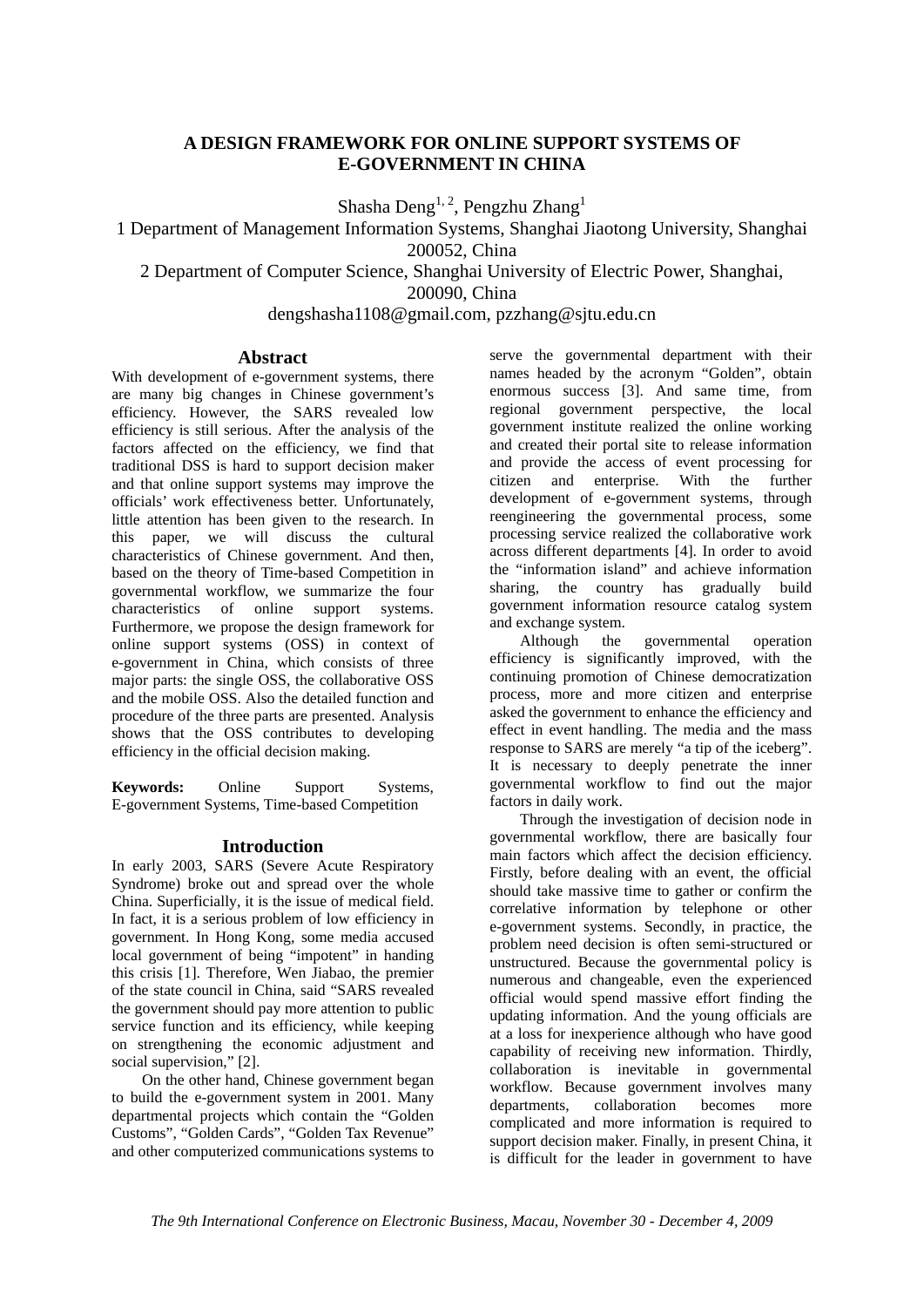enough time to deal with things in front of the computer. So, a lot of time is wasted in waiting for leader's treatment.

From what has been discussed above, we may safely draw a conclusion that exploitation of certain system to support decision maker is in great demand, which can improve governmental workflow's efficiency. Some research hit this point. Selber had proposed the concept of OSS and divided it into three classes. From the application perspective, he defined the OSS as "supporting users who must solve particularly pressing problems as quickly as possible and with a minimum of interruption" [5]. But it is unfortunate that further researches never show up.

The paper is organized as follows, in the theoretical background section, we discuss the tradition DSS theory and the culture of Chinese government, and based on the theory of time based competition describe the four characteristics of OSS. Next, we propose the design framework of OSS and explain every component in detail. Finally, we present the research contribution of OSS and future research.

### **Theoretical Background**

In this section, we firstly discuss the DSS design theory and then prove traditional DSS is hard to support the decision maker in governmental workflow. Next, we describe the cultural characteristics of Chinese government. Through the application of the theory of Time-based Competition to e-government systems, we explain real-time supporting is OSS's critical feature. Finally based on the above analysis we summarize the characteristics of online support systems.

### **Introduction to DSS**

Since the early 1970s, model-based decision support systems (DSS) have evolved significantly. The advent of the Internet has given rise to many new applications of DSS [6]. Many technologies such as DW, OLAP, and DM applied in DSS greatly enhance d the performance of distributed information processing and the ability of supporting decision makers who is dispersed in geography but collaborative with each other [6, 7]. However, "there are many well recognized examples of user resistance to model-based DSS in data-rich, uncertain environments" [8]. Similarly, decision support systems are rarely applied in the e-government systems. In some departments, the module with function of DSS is even ruled out. There are following reasons why traditional DSS is unfit for such governmental decision situation.

Firstly, Ujwal Kayande and his research group proved that the decision maker's mental attitude impact on final decision. So, for lack of decision maker's mental models of the decision environment embedded in the DSS, the traditional DSS always have been excluded [9].

Secondly, in the government workflow, every task cannot be accomplished by single official or department. The official came from different departments and need to collaborate with each other. In order to support the official to make decision, the module should take account of the collaboration among decision nodes, but traditional DSS absent the function

Last but not least, traditional DSS's models are hard to perceive the current decision environment. For lack of self-adapting ability, traditional DSS seemed to be in difficulty to apply in the governmental workflow, particularly with dealing with small decision.

Thus, in the context of decision nodes attached to daily governmental workflow, the traditional DSS fail to efficiently support decision making.

### **Culture of Chinese Government**

No matter industry or academia has reached a consensus that any management information systems should be suit to local culture. Chinese culture has been regarded as typical eastern characteristics, which differs from the west [10]. The governments preserve the traditional Chinese culture [11]. Therefore, it is indispensable to take the local culture into account when studying the decision support in Chinese government.

In 1985, based on Hoftede's original four dimensions model, he conducted a "Chinese Value Survey" (CVS) and then proposed the well known fifth dimension, Long Term Orientation (LTO), which is also called Confucius values [12]. In 2001, he divided this dimension into the positive pole and the negative pole [10]. Such classification indicates that everything in this world has positive and negative side. So the ideal status is balance between them, and furthermore attaining *Hexie* among collaboration with interactive person. Many Chinese researchers believe that *Hexie* is the basic principle of Confucian value [12]. Especially nowadays China is rebuilding the traditional cultural values and the symbolized concept "*Hexie Society*" was proposed by Hu Jintao, the president of China.

The *Hexie* culture puts emphasis on alleviating contradiction among various kinds of involved person and organization. And this reconciling prefers evolution rather than revolution when new thing appeared. Recently, the e-government systems develop rapidly and departmental and regional e-government systems are taking shape. However rare decision support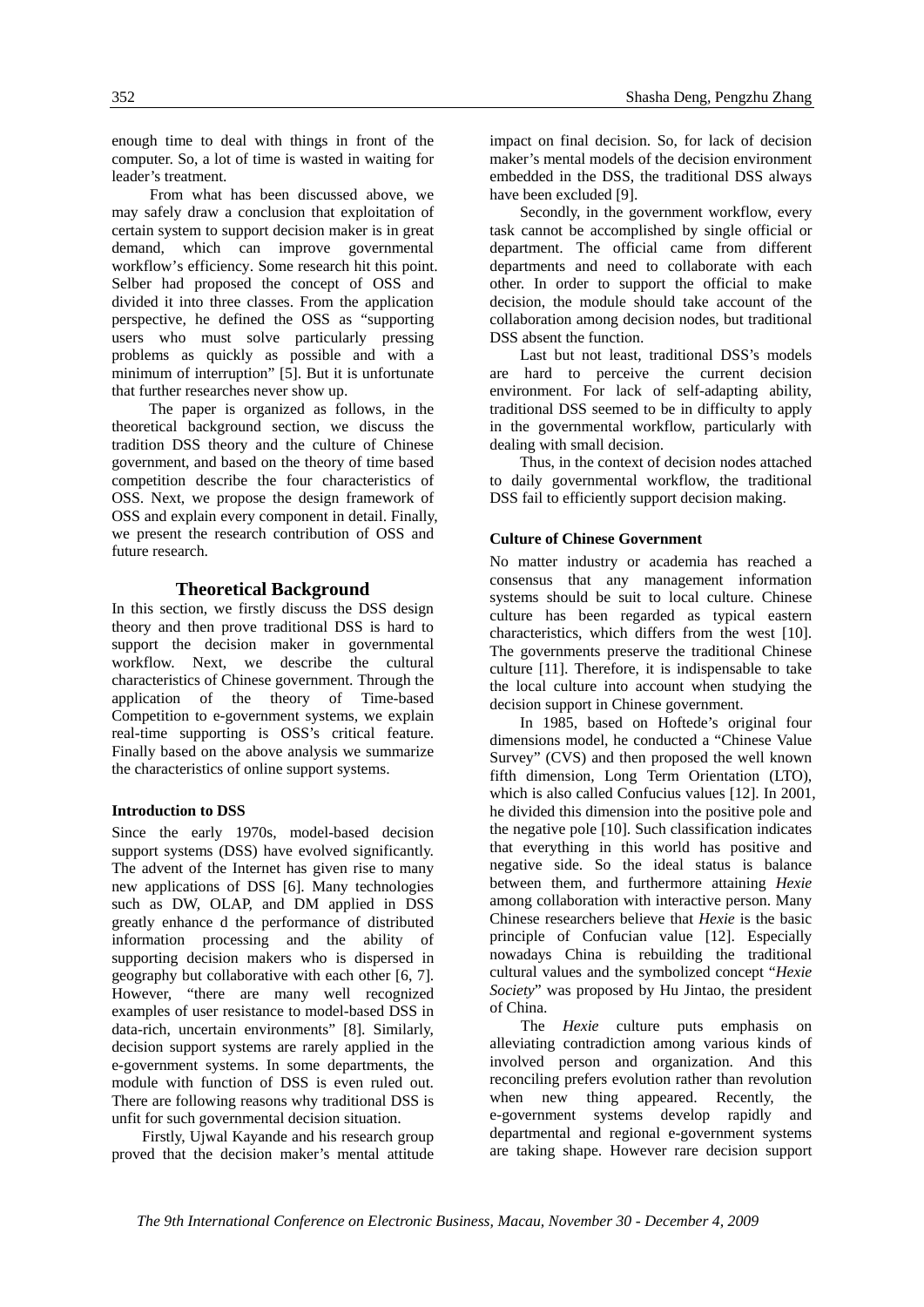system is embedded in them. Compared with rebuilding new e-government systems with DSS, the decision maker, prefers to amend the existing systems to conform to the user's decision requirement. Therefore, embedding decision support models in official's daily systems is acceptable under Chinese culture.

### **Background of TCB theory**

Along with further deepening of government reform and the constant strengthening of expectation from the mass, the government is demanded to have more quick response within complicated, variable and uncertain environment. It required the official to deal with the events limited in a shorter period. In order to enhance the government efficiency, e-government systems need to provide suitable knowledge or decision suggestion to decision maker at the first time. However, current e-government systems only supply online office platform and workflow, and provide rare information and knowledge to the official. The theory of "Time Based Competition" (TBC) provides the new perspective and method for this problem. [14].

In 1988, Boston Consulting Group proposed that time is a competitive advantage resource. They believe that time-based competition is an important strategy to achieve the comparative advantage which is emphasized shortening the whole enterprise operating span including design, manufacture and sell [15]. The theory includes the original theory of Just-in-time (JIT) and subsequent Real Time Enterprise (RTE), which is brought forward by Gartner Group in 2001 [16]. The latter considers that utilizing latest information the enterprise eliminates the delay of management or implementation during critical business process so as to improve competition ability accordingly.

To e-government systems, the inspiration from the theory of TCB is that system should satisfy the real-time demand for decision point to eliminate the delay. From perspective of decision maker, the users hope that the system can provide "the right information to the right people at the right time, so can take action based on the information" [17, 18]. Therefore, the information and knowledge from the systems should guarantee real-time, trustworthy and match with the user requirements [18]. The information and knowledge should be embedded into the official daily workflow. Thus information and knowledge management is an independent and additional energy consuming work [19].

### **Online Support Systems of E-government in China**

From the above analysis, traditional DSS is difficult to provide the information and knowledge to the official in time. Based on the analysis of the culture background of in China government, we address four characteristics of OSS based on TCB theory.

The first characteristic is that the decision problems are semi-structured or unstructured and can be solved by a person. If the problem is well-structured, the official's intuition can help him to solve the problem. If the problem is unstructured, it is difficult to solve by a person, to assure accuracy, group negotiation is required.

The second characteristic is that the OSS is process-driven. It cannot exist without the process workflow, which embedded in the official's daily workflow. When the process arrives, the OSS should provide effective information, knowledge or satisfying decision result. On the other hand, the OSS should be real-time to help the official to extremely save time.

The third characteristic is that the OSS can support the collaborative work. In e-government, for example, "Project Approval" needs more than one official to handle. If a system can provide the real-time and enough information and knowledge to decision maker in the process, it can enhance the decision-making efficiency.

The fourth characteristic is that OSS can support the mobile working. In government, there is a fact that the leader has rare time to deal with problems in front of computer and maybe unfamiliar with computer. So the mobile service in OSS is necessary.

As shown below, these characteristics make system designer feel it difficult to use traditional DSS theories to realize such systems. And then we define the online support system (OSS) as a design framework.

### **OSS Design Framework**

In this section, we describe the architecture of OSS in context of e-government system, and then present every component in detail.

### **Architecture of OSS**

As illustrated in figure 1, the architecture of proposed OSS consists of three major parts: the single OSS, the collaborative OSS and the mobile OSS.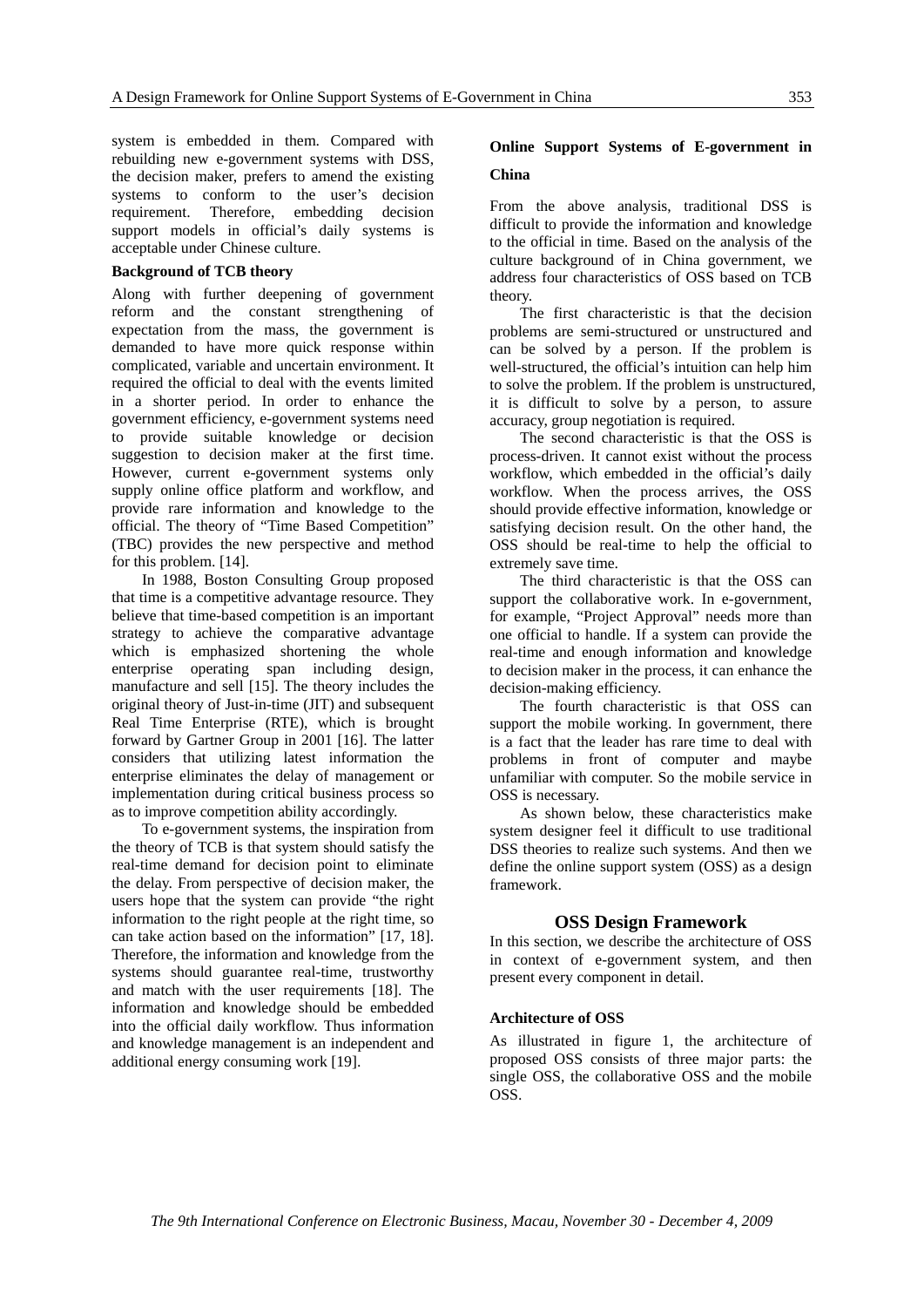

FIG.1. Architecture of OSS

 It can be seen from the figure that knowledge flow model play important role during the whole architecture. The solid line represents knowledge flow, while the dotted line indicates invoked information or data in workflow. The single OSS serves official who can complete the process in the workflow without collaboration. The Collaborative OSS help the official cooperated with others in workflow by providing right information and knowledge at suitable time. In the light of the practical situation of leader working, the mobile OSS can provide the mobile information and knowledge to the leaders. The three parts would gain effective knowledge from the knowledge flow model, and then after accomplishing a process they would update the knowledge database.

### **Knowledge Flow Model**

While workflow technology concerned the description and control of business process, knowledge flow model focus on the knowledge generation, transmission and application on workflow. Knowledge derives from the application scenario and previous solved problems. And representation and storage contributed the knowledge discover and reuse. Because knowledge is server for the person, the user play critical role in knowledge production and propagation. So, the primary question is to perceive the user's situation which is also decision problem environment. In knowledge flow model it is knowledge requirement which is designed to gather the demand of user and decision problem. And same time, knowledge requirement became the critical factors of implicit knowledge and its propagation.

Combining with workflow and knowledge flow is a major feature of this model. The OSS is process-driven, which require the knowledge to provide for the decision maker by right way when the process arriving. "Push" technology is simple and effective method for knowledge transferring. This method can automatically deliver the knowledge to the user. Its advantage is to avoid the search cost and needless knowledge transferring.

The validity of the provided knowledge is

another important problem. The case-based reasoning and another computerizing technology can help to enhance the accuracy of knowledge [20].

### **Single-OSS**

When the official deals with a process in front of computer without collaboration with others, the OSS become the Single-OSS which automatically push suitable information and knowledge or decision suggestion to the decision maker according to the situation and preference. Figure 2 shows the basic building blocks of the procedure for online support systems. This is example of procedure for single-OSS. During the implementation, the practitioner can adjust the procedure according to the system situation. Although the procedure seems a little complicated, the effective information and decision suggestion can be pushed to user with the process arriving.



FIG.2. Procedure for Single-Online Support Systems

When an online process started, the single-OSS would identify the online requirement. The requirement is divided into pure information and knowledge requirement. The previous case, the official preference, and problem situation is all provided by knowledge database, the ingredient of knowledge flow model. And then knowledge requirement is acquired. Information requirement is formed according to the demand of workflow. The e-government systems gradually create the government information sharing mechanism. Authorized information requirement is permitted in e-government workflow. With the information and knowledge, the single-OSS begins to analyze the problem and receive the decision suggestion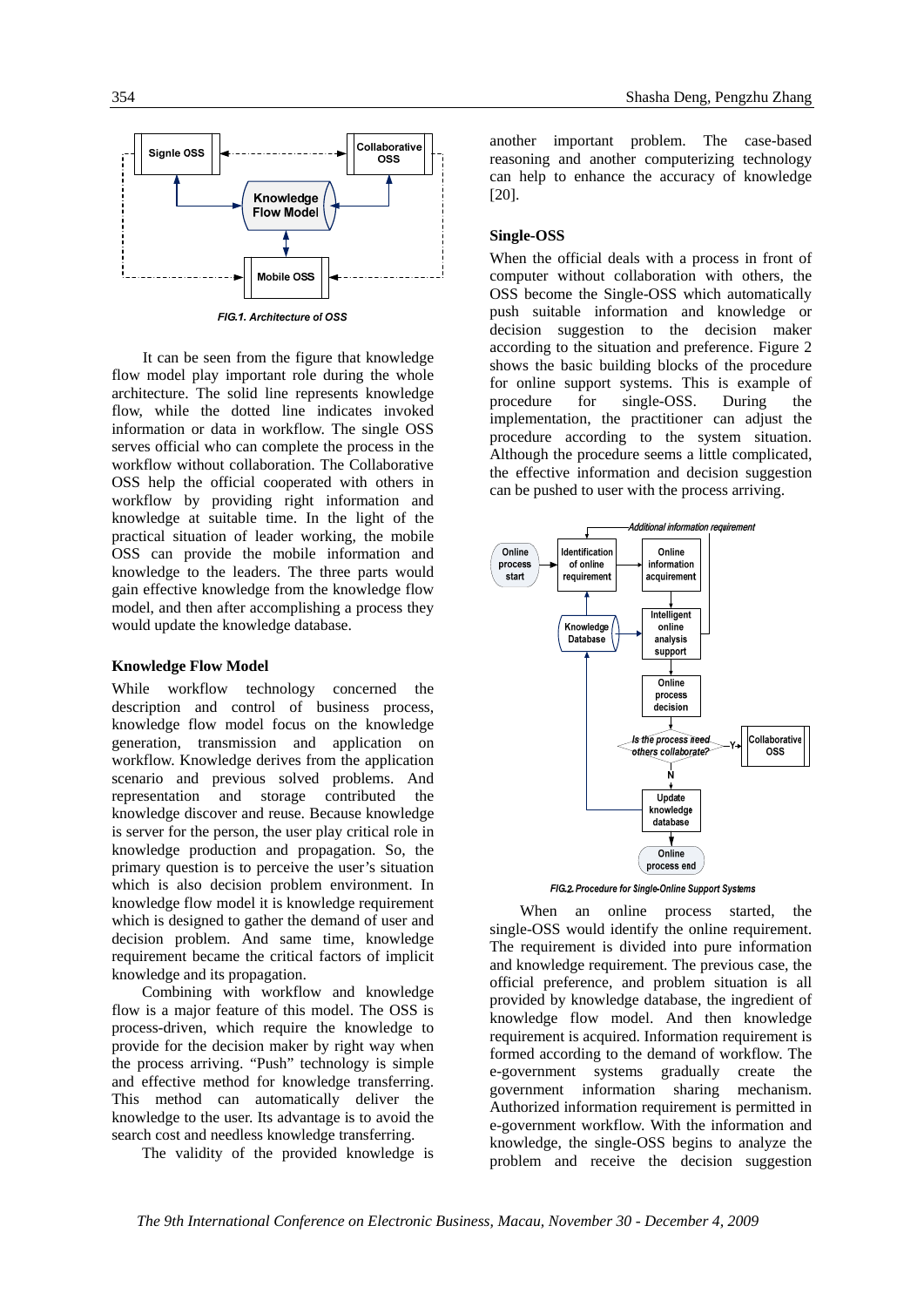provided by the previous method stored on knowledge database. If the single-OSS or decision maker found information absent, then the procedure would return the stage of requirement identification. If the process demanded to collaborate with others, the single-OSS would jump to the module of Collaborative-OSS. If the official solved the decision problem, the solution would automatically form case and store on knowledge database.

### **Collaborative-OSS**

With the development of e-government, more and more citizen and enterprise want the government to provide the "one-stop" or "collaborative" service. So cooperating with other officials even other department is unavoidable. The collaborative-OSS doesn't focus on the collaborative process design. It concerns on how to help the official to make correct decision in the process node. Figure 3 shows the basic building blocks of the procedure for collaborative-OSS.



FIG.3. Procedure for Collaborative-OSS

When a task needs cooperation, the collaborative-OSS could be triggered. According to governmental workflow, we can find the counterpart who is next decision node. Furthermore, we can identify the counterpart information requirement. Similar to single-OSS, the information requirement could be divided into two parts. One is knowledge requirement, and another is information requirement. Knowledge is derived from knowledge database, while information is

provided by data collection from the single-OSS. Because it is common to move back and forth between the steps and even iterate the whole process several times, all these information could be store on local document system for the next iteration. With enough information and knowledge, the collaborative-OSS would compute and output the decision suggestion to push the decision maker by the predetermined model. At this point, the decision maker needs to determine whether this problem can be solved in this stage or need group negotiation. If the official find the problem is too complicated and cannot be solved in ordinary process, they can choose to enter the group decision support system. Otherwise, the official can make a decision and transfer the result to the next node. When the procedure accomplished, the solution would automatically form case to store on knowledge database.

### **Mobile-OSS**

In China, governmental leader decision has own characteristics. On the one hand, the leader of government often hasn't enough time to deal with the problems in front of the computer. On the other hand, they generally would rather be familiar with the mobile service such as mobile phone than computer. So, in order to serve for leader decision, the mobile-OSS would provide a way to support the decision by the mobile device. The critical issue of the mobile-OSS is how to represent the information in limited mobile device interface.

 As we all know, the mobile device interface is smaller than computer's and the data transmission speed of mobile communication is slower than the internet. In view of above factors, the interface for mobile device cannot simply be transplanted from the interface for computer. It should be adjusted to fit for the small display and limited network flow.

### **Conclusion**

With development of e-government system and democracy, not only citizen and enterprise, the government itself required to enhance the governmental decision efficiency. In this paper, analyzing the traditional DSS, we find it is unsuited to support online decision in governmental workflow. After discussing the culture of Chinese government, we believe that giving up the existing systems and rebuilding the new one is impossible. So, based on TCB theory, we describe four characteristics of OSS, which can support the official decision in real time. Further, we proposed the architecture of OSS. It contains three parts, single-OSS, collaborative-OSS, and mobile-OSS. The single-OSS serves for the official who can complete the decision problem alone. The